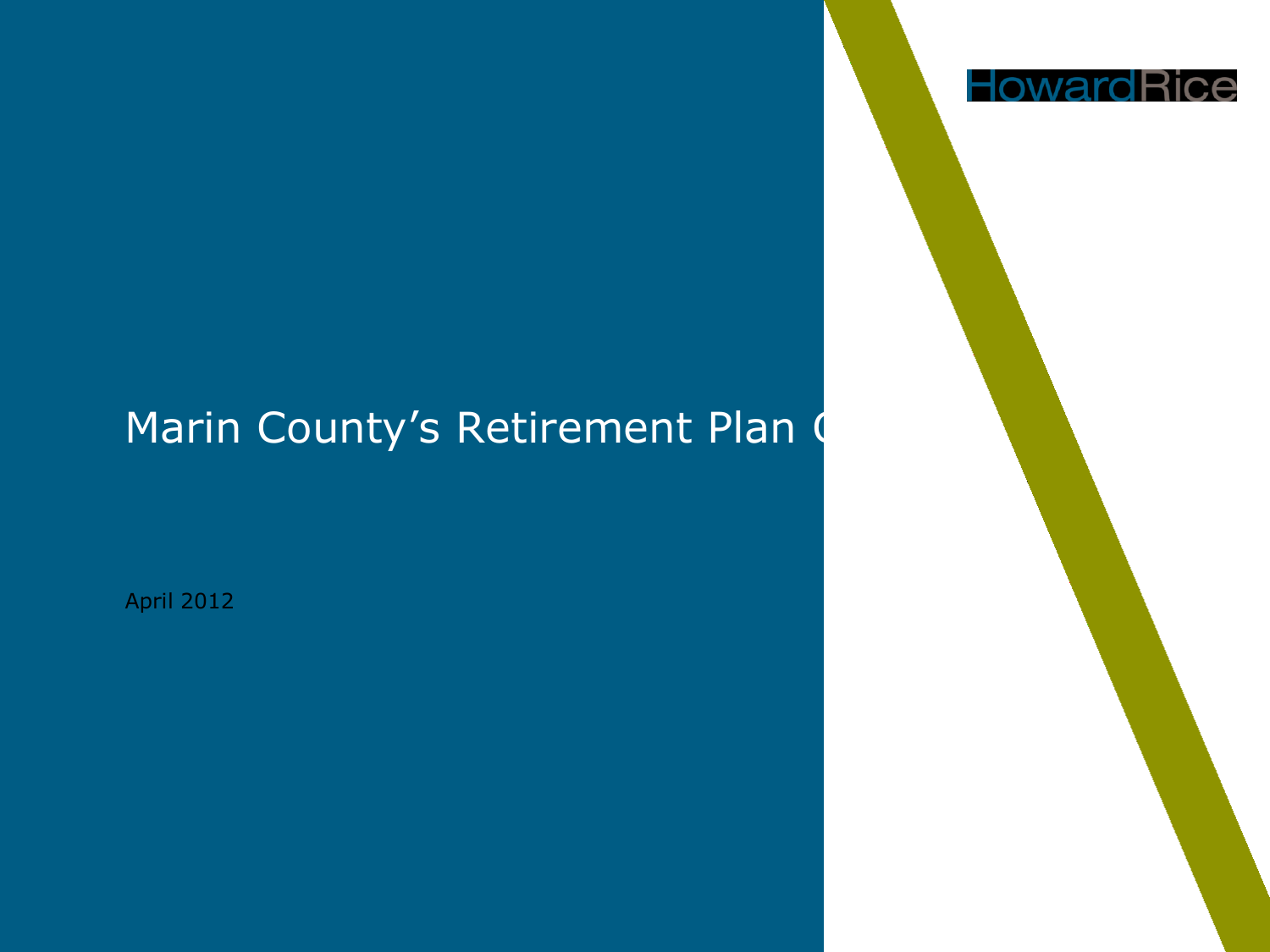## Marin County's Unfunded Pension Obligations



\$109.8 MM Pension Obligation Bond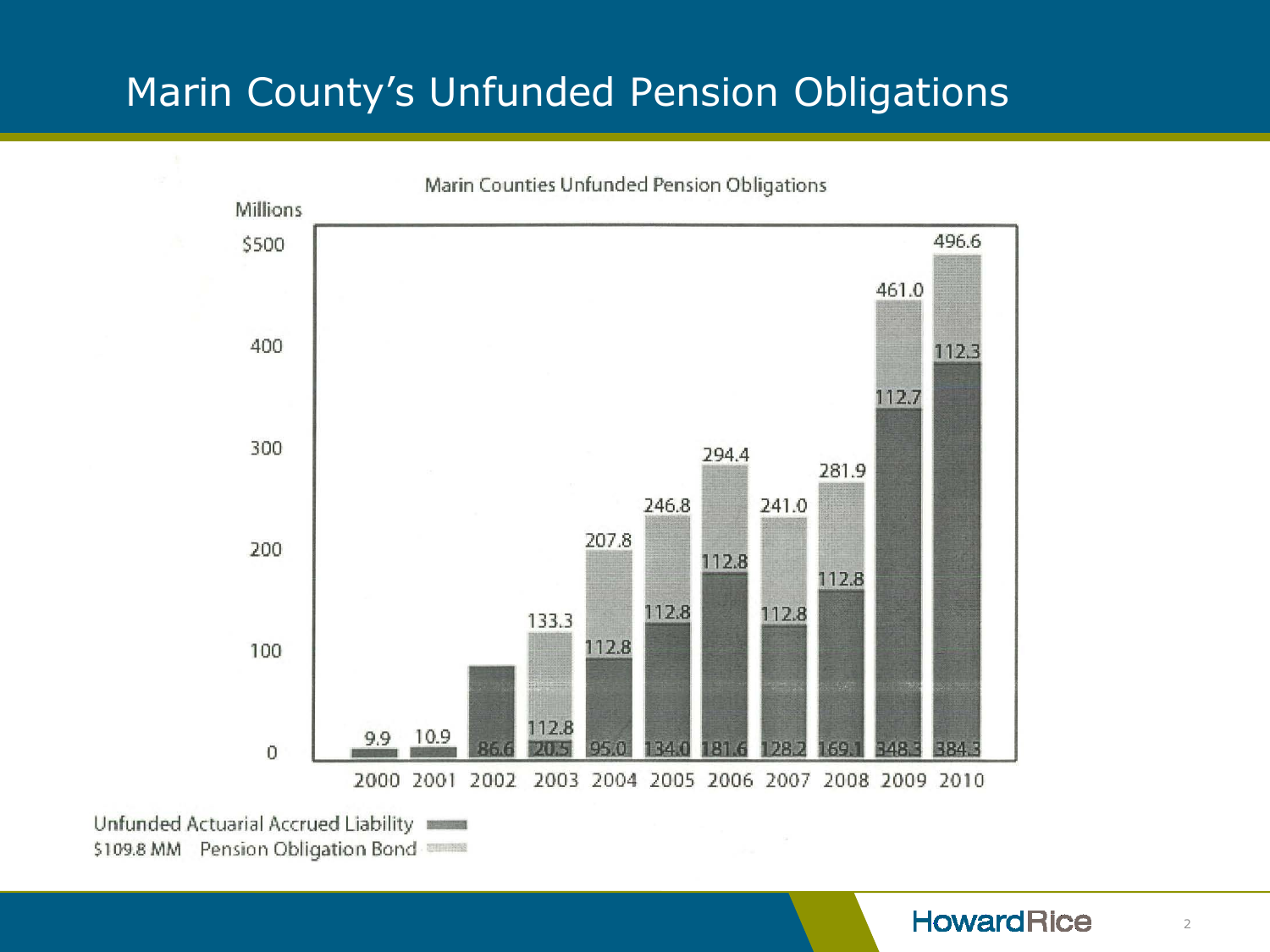## Marin Retirement Benefit Chart

|                               | <b>EMPLOYEES' RETIREMENT PLAN</b> |                                             |                                     |                   |                                                              |                                                | <b>EMPLOYEES' POST-EMPLOYMENT</b><br><b>HEALTHCARE PLAN</b>   |                                                |                                                                                                     |
|-------------------------------|-----------------------------------|---------------------------------------------|-------------------------------------|-------------------|--------------------------------------------------------------|------------------------------------------------|---------------------------------------------------------------|------------------------------------------------|-----------------------------------------------------------------------------------------------------|
| Data<br>for<br>Fiscal<br>Year | Actual<br>1 Year<br>Return        | Actual 3<br><b>Yrs</b><br>Return<br>Blended | Actual<br>5 Yrs<br>Return<br>Blende | Assumed<br>Return | Unfunded<br><b>Accrued Acturial</b><br>Liability<br>("UAAL") | <b>UAAL</b> as<br>$%$ of<br>Covered<br>Payroll | Unfunded<br>Actuarial<br><b>Accrued Liability</b><br>("UAAL") | <b>UAAL</b> as<br>$%$ of<br>Covered<br>Payroll | <b>Notes</b>                                                                                        |
| 2000                          |                                   |                                             |                                     | 8.25%             | \$9,850,000                                                  | $9.00\%$                                       |                                                               |                                                |                                                                                                     |
| 2001                          |                                   |                                             |                                     | 8.25%             | \$10,903,000                                                 | 8.90%                                          |                                                               |                                                |                                                                                                     |
| 2002                          | $-6.3$                            | 0.32                                        | 5.53                                | 8.25%             | \$86,615,000                                                 | 63.20%                                         |                                                               |                                                |                                                                                                     |
| 2003                          | 1.18                              | $-2.68$                                     | 2.42                                | 8.25%             | \$20,545,000                                                 | 14.90%                                         |                                                               |                                                | Marin issued \$112,805,000<br>in Pension Obligation<br>bonds; sent \$109,826,000<br>to MCERA        |
| 2004                          | 18.48                             | 3.94                                        | 3.89                                | 4.00%             | \$95,042,000                                                 | 66.40%                                         |                                                               |                                                | Decreased assumed rate of<br>return by more than half                                               |
| 2005                          | 10.13                             | 9.70                                        | 3.75                                | 4.00%             | \$134,043,000                                                | 94.90%                                         | \$310,945,000                                                 | 239.63%                                        |                                                                                                     |
| 2006                          | 12.63                             | 13.69                                       | 6.85                                | 4.00%             | \$181,578,000                                                | 121.40%                                        |                                                               |                                                |                                                                                                     |
| 2007                          | 18.75                             | 13.78                                       | 12.04                               | 4.00%             | \$128,193,000                                                | 80.50%                                         | \$378,183,000                                                 | 291.40%                                        | Says in Note 11.D that this<br>was "July 1, 2005 funded<br>status"<br>—first vear under GASB<br>45! |
| 2008                          | $-6.12$                           | 7.62                                        | 10.34                               | 4.00%             | \$169,091,000                                                | 97.33%                                         | \$378,183,000                                                 | 291.40%                                        | Note 11 to Post-<br>Employment Benefits Plan<br>says this is "based on<br>July 1, 2005"             |
| 2009                          | $-19.32$                          | $-3.52$                                     | 2.18                                | 4.25%             | \$348,310,000                                                | 195.65%                                        | \$359,934,000                                                 | 222.25%                                        | Assumed rate of return was<br>increased                                                             |
| 2010                          | 8.88                              | $-6.26$                                     | 1.91                                | 4.25%             | \$384,276,000                                                | 217.30%                                        |                                                               |                                                |                                                                                                     |

Sources: Marin County Annual Financial Statements, June 30, 2000-June 30, 2010; Annual Reports of Marin County Employees' Retirement Association, June 30, 2001-June 30, 2010.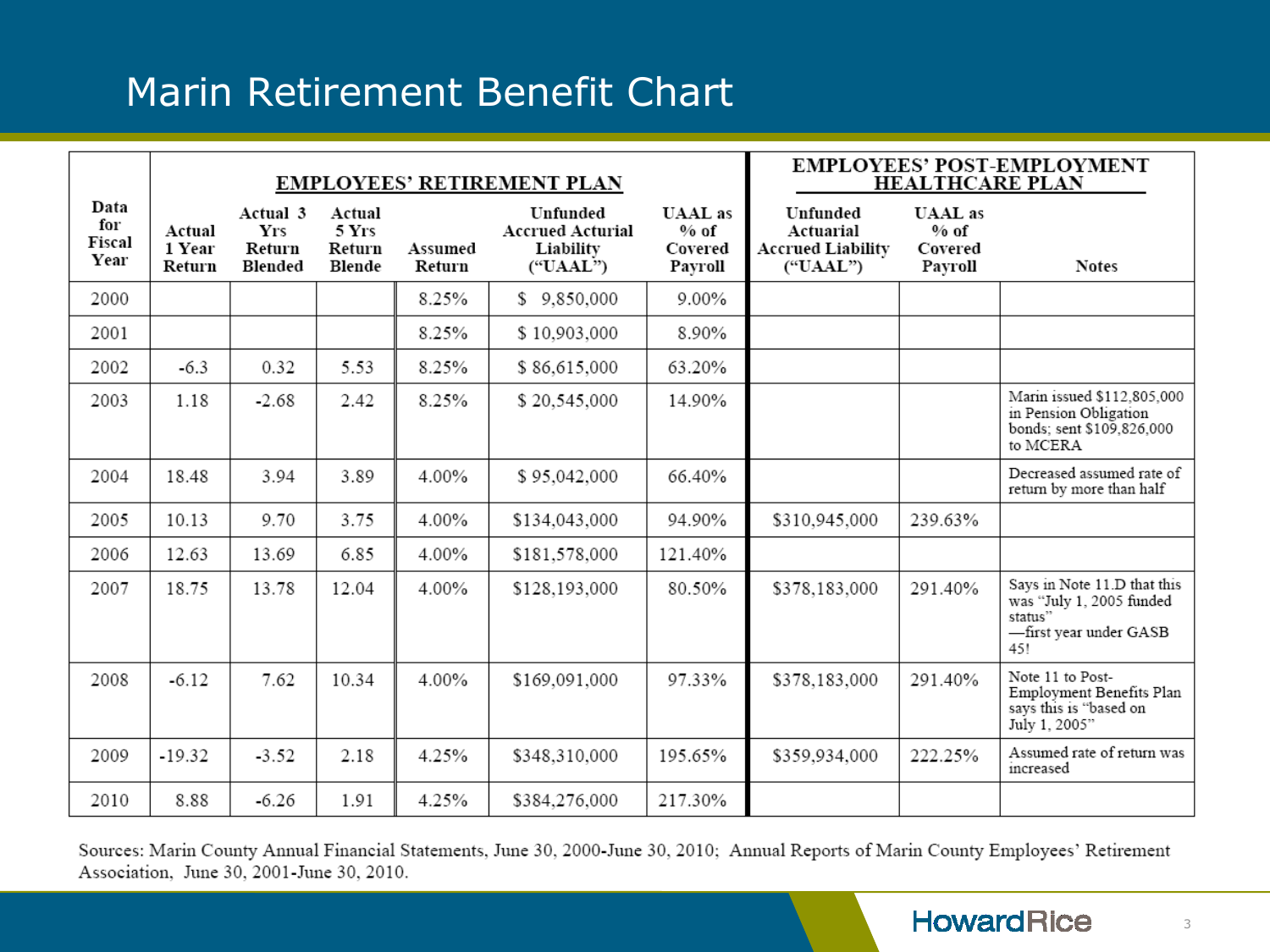### Distribution of Annual Benefits Paid

#### **Total Retirees/Beneficiaries Receiving Benefits by Dollar Range**





Amount of Annual Benefit Per Retiree/Beneficiary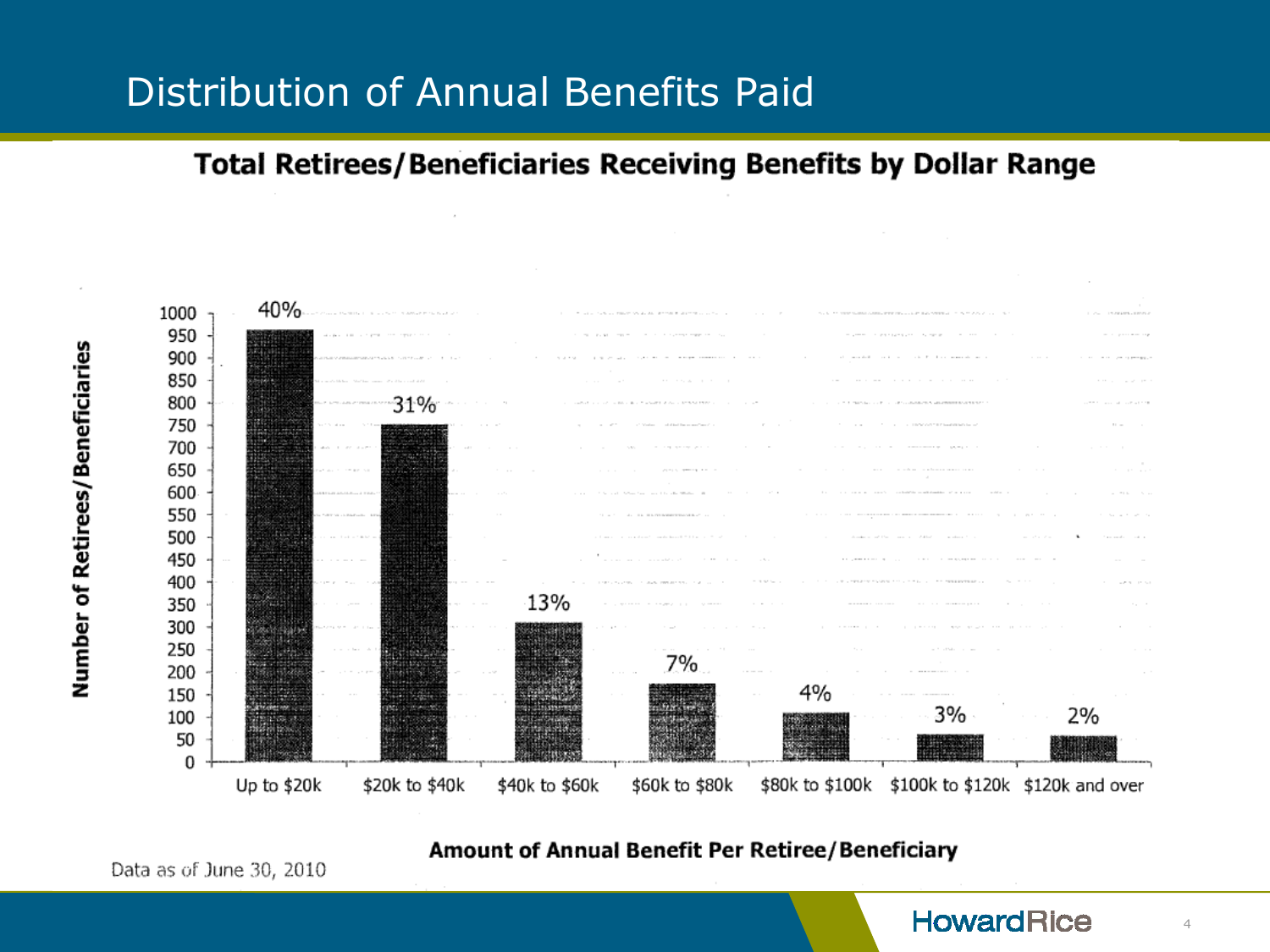## Distribution of Annual Benefits Paid

**Total of Overall Benefits Paid by Dollar Range** 



#### **HowardRice**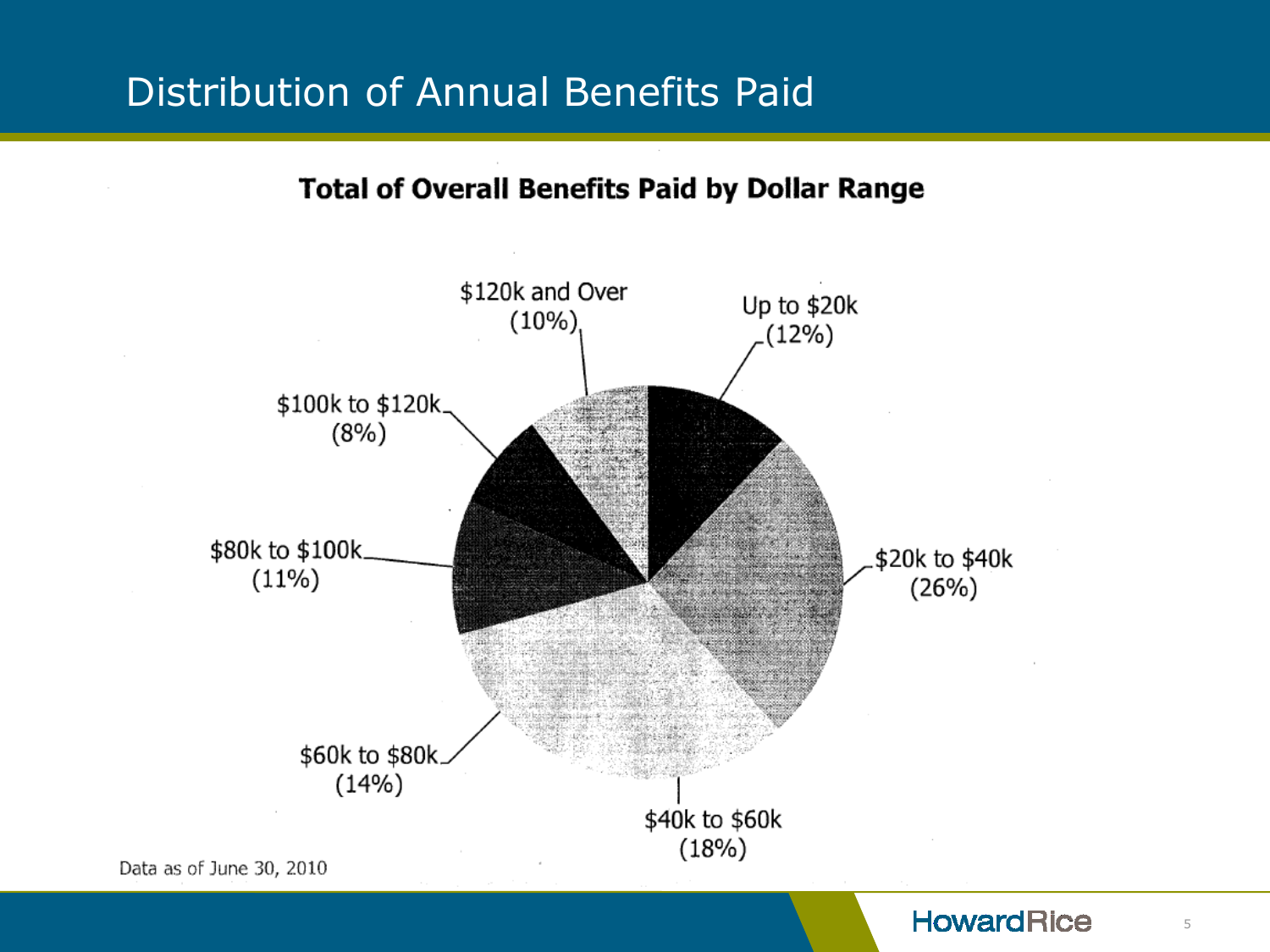## Two Myths and One Half-Truth About Marin's Retirement Benefits

Myth #1: "If Marin didn't offer such benefits, it couldn't compete for the best talent" FACT: There's no objectively-verifiable evidence of any talent being either lost or gained as a result of Marin's retirement benefits

Myth #2: "Marin's pension problems stem from the stock market decline of 2008-2009" FACT: Marin's real average rate of return was below its assumed rate of return 6 out of 9 years during 2001-2009, and it is entirely unrealistic even now

A Half-Truth: "Only Orange County has received authority to allow employees to opt into a hybrid plan". Accurate so far as it goes. BUT Marin has NEVER ASKED for such legislative authority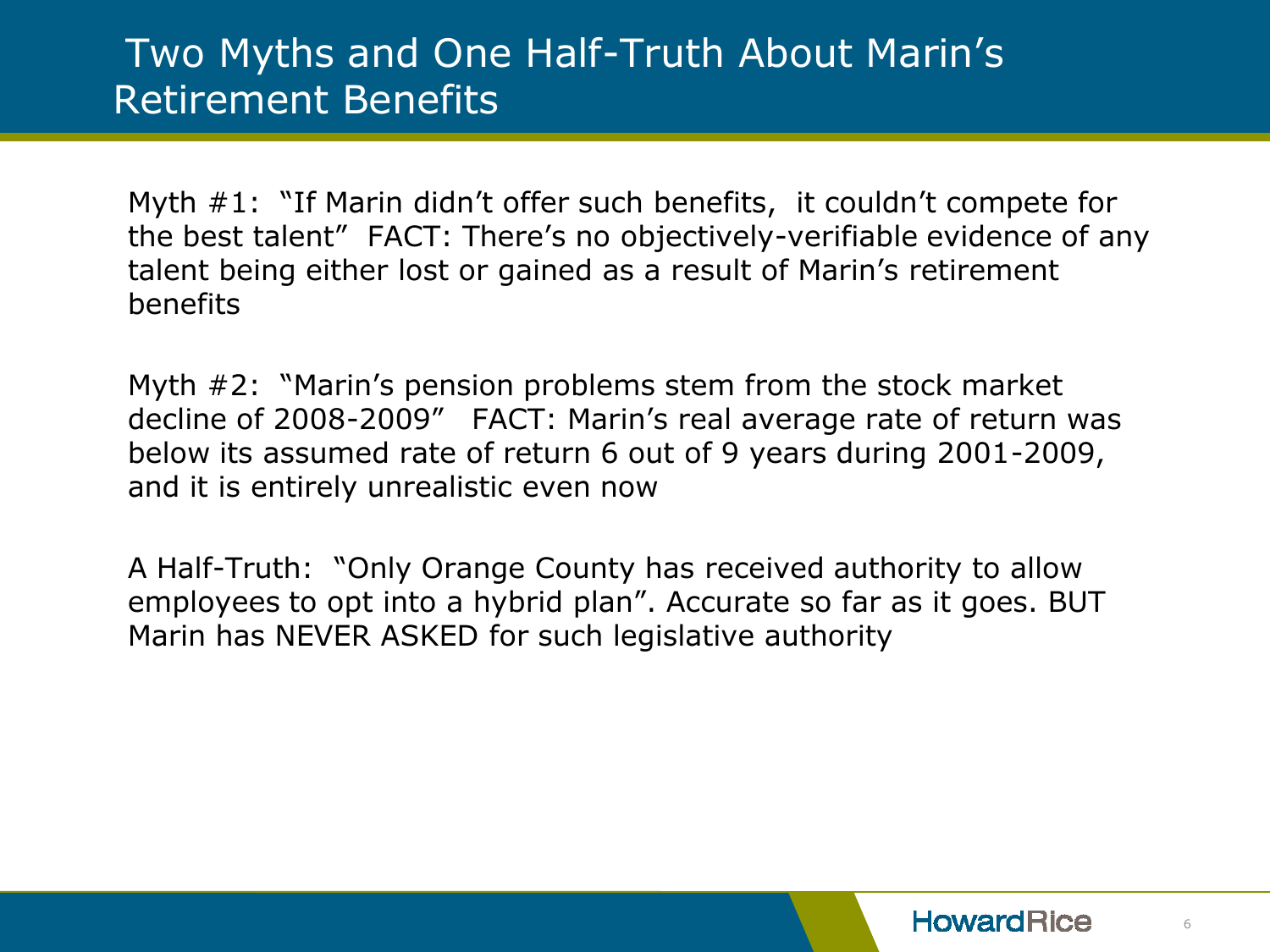Governor Jerry Brown's pension reform plan would apply to all California state, local, school and other public employers, new public employees, and current employees as legally permissible. "It also will begin to reduce the taxpayer burden for state retiree health care costs and will put California on a more sustainable path to providing fair public retirement benefits."

#### 1. Equal Sharing of Pension Costs: All Employees and Employers

Many public employees make some contribution to their retirement—state employees contribute at least 8 percent of their salaries—but some make none. Their employers pay the full amount of the annual cost of their pension benefits.

Brown's plan will require that all new and current employees transition to a contribution level of at least 50 percent of the annual cost of their pension benefits.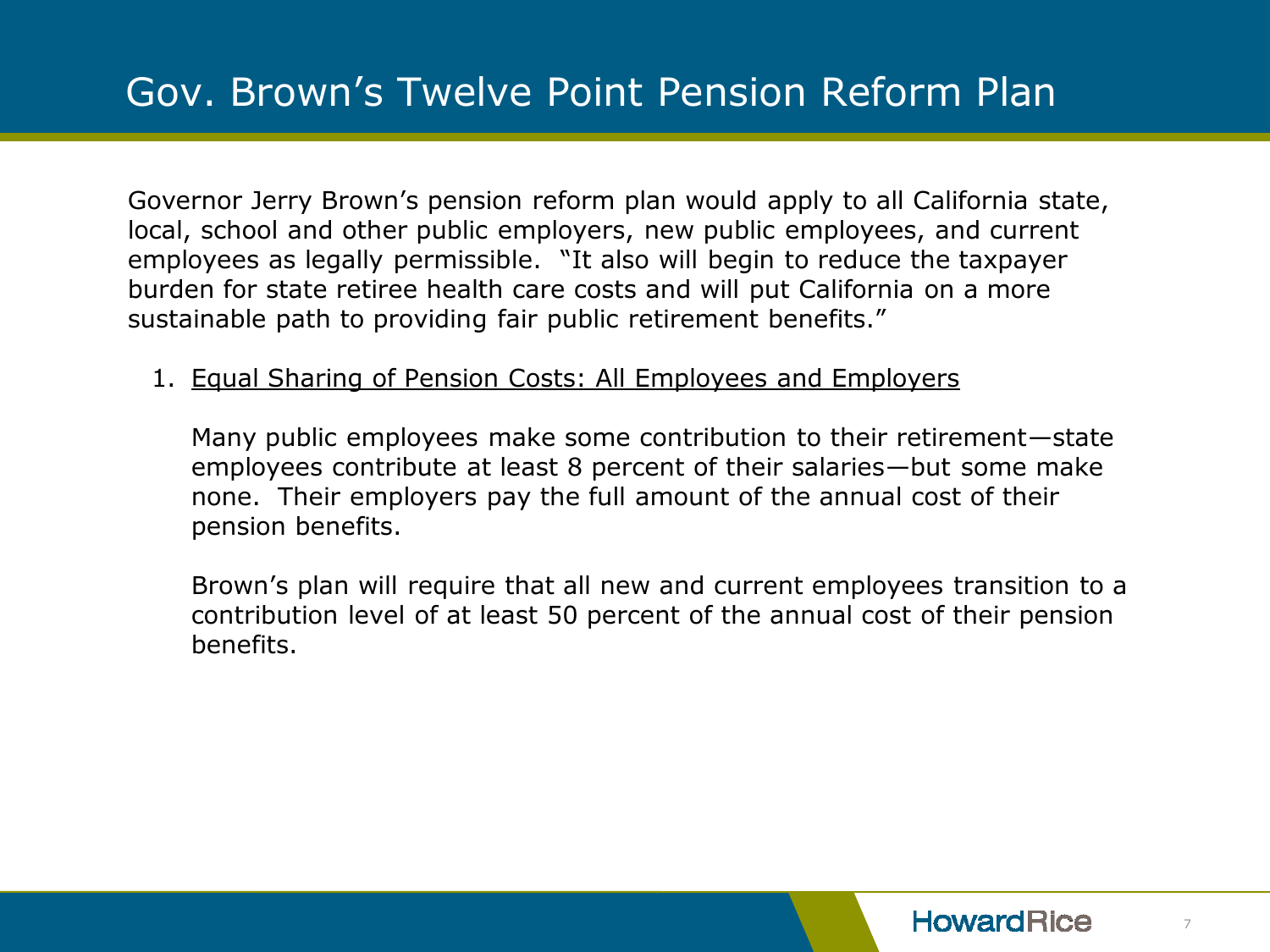#### 2. "Hybrid" Risk-Sharing Pension Plan: New Employees

Under a defined benefit pension plan, the employer (and ultimately the taxpayer) guarantees annual pension benefits and bears all of the risk of investment losses under those plans. Most private sector employers, and some public employers, offer only 401 (k)-type defined contribution plans that place the risk of loss on investments on employees and deliver no guaranteed benefit. "All public employees should have a pension plan that strikes a fair balance between a guaranteed benefit and a benefit subject to investment risk." Brown's "hybrid" plan would include a reduced defined benefit component and a defined contribution component that will be managed professionally to reduce the risk of employee investment loss. The hybrid plan would combine those two components with Social Security and envisions payment of an annual retirement benefit that replaces 75 percent of an employee's salary.

For employees who don't participate in Social Security (such as Marin), the goal will be that the defined benefit component will make up two-thirds, and the defined contribution component will make up the remaining one-third, of the targeted retirement benefit.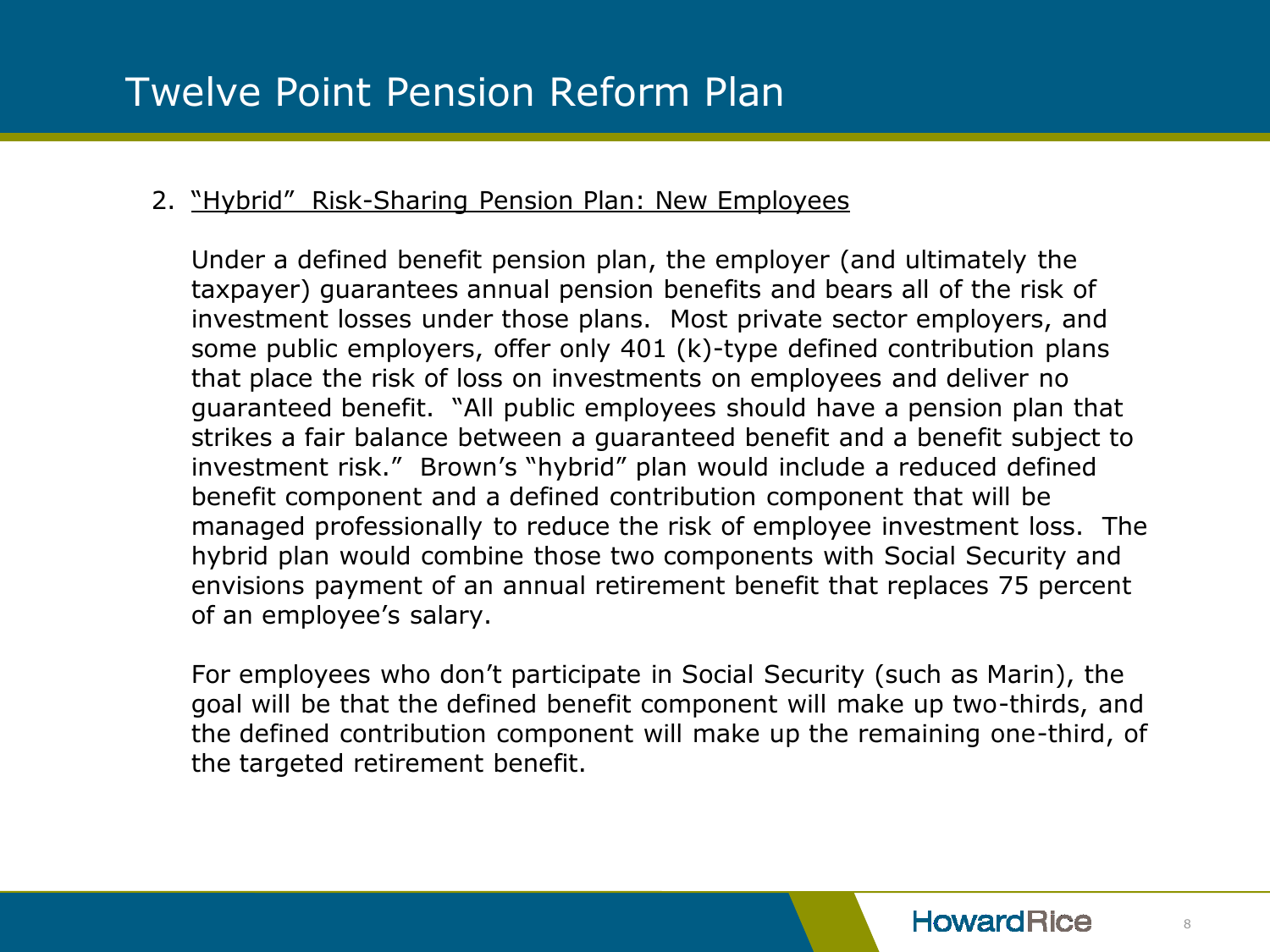#### 3. Increase Retirement Ages: New Employees

Over time, enriched retirement formulas have allowed employees to retire at ever-earlier ages. When the state created its retirement system, the retirement age for non-safety workers was 65. Now many non-safety employees can retire at age 55, and many safety employees at age 50, with full retirement benefits. This means taxpayers are being required to pay benefits over increasingly longer periods of time.

With a growing life expectancy, the pay-out for pensions is not just a few years, but several decades, making public employers (taxpayers) pay pension benefits over much longer periods of time. Many years can separate retirement age from the age when an employee actually stops working. "No one anticipated that retirement benefits would be paid to those working second careers."

Brown's plan would align retirement ages with actual working years and life expectancy, by requiring the retirement age for most new public employees to be set at the Social Security retirement age, which is now 67. "The retirement age for new safety employees will be less than 67, but commensurate with the ability of those employees to perform their jobs in a way that protects public safety."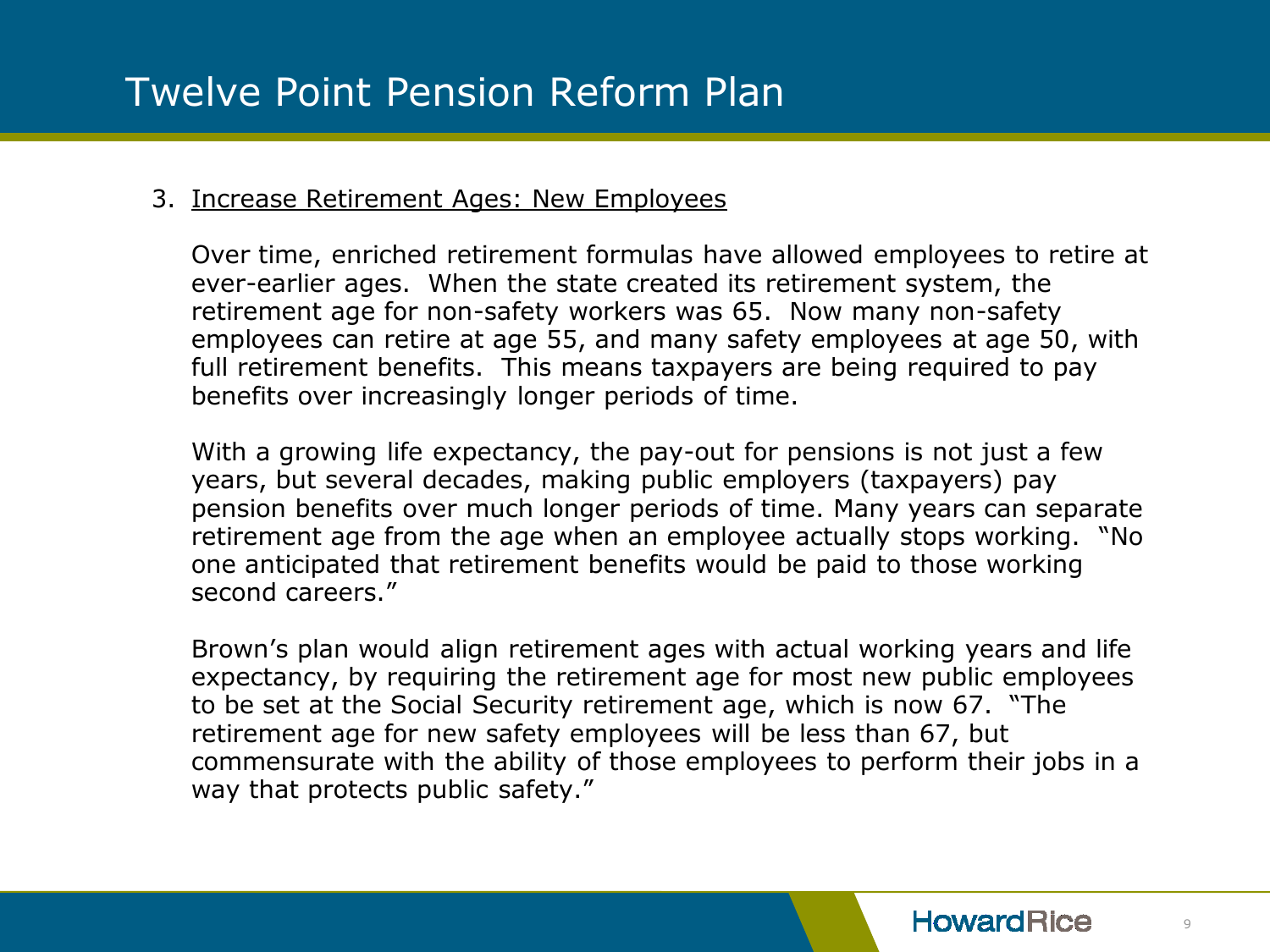#### 4. Require Three-Year Final Compensation to Stop Spiking: New Employees

NOTE: Marin has already gone to a three-year highest salary average

#### 5. Calculate Benefits Based on Regular, Recurring Pay to Stop Spiking: New Employees

Brown's plan would require that compensation be defined as the normal rate of base pay, excluding special bonuses, unplanned overtime, payouts for unused vacation or sick leave, and other pay perks.

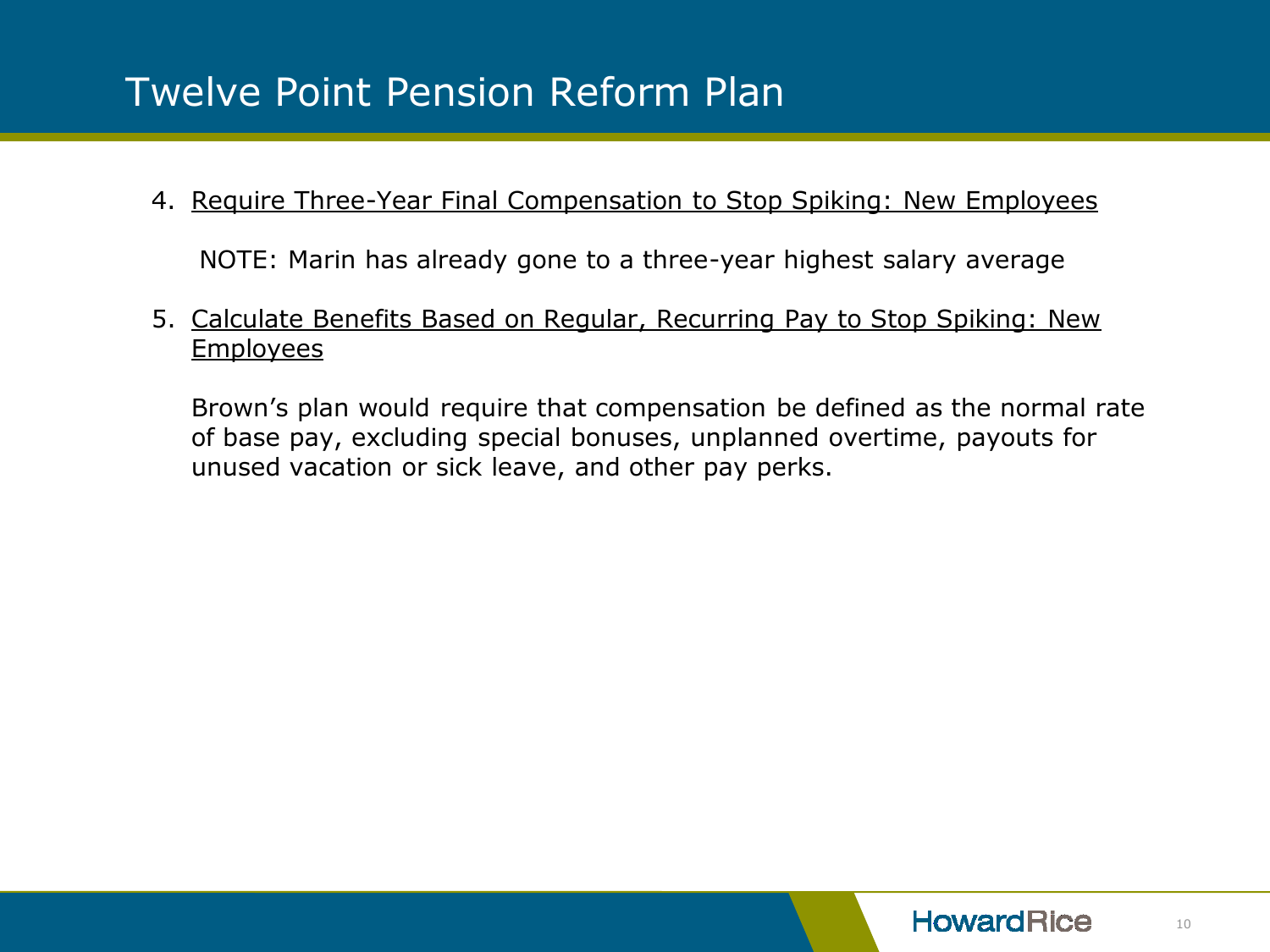#### 6. Limit Post-Retirement Employment: All Employees

"Retirement with a pension should not translate into retiring on a Friday, returning to full-time work the following Monday, and collecting a pension and a salary." Brown's plan would limit all retiring public employees to working 960 hours or 120 days per year for a public employer. Also will prohibit all retired employees who serve on public boards and commissions from earning any retirement benefits for that service.

7. Felons Forfeit Pension Benefits: All Employees

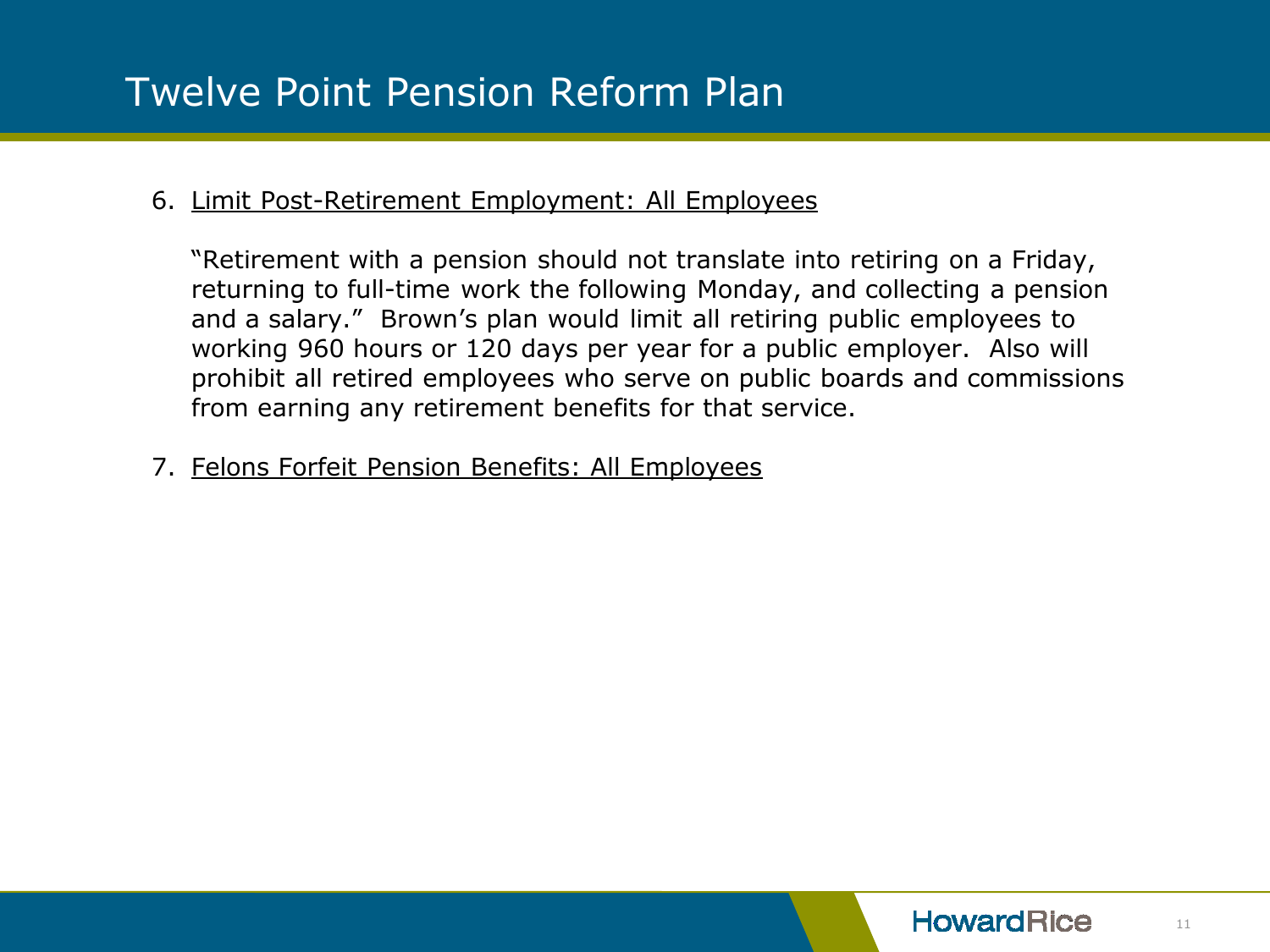#### 8. Prohibit Retroactive Pension Increases: All Employees

The Plan would ban the practice of increasing benefits for work already performed by current employees and retirees. This practice has caused billions of dollars in unfunded liabilities.

#### 9. Prohibit Pension "Holidays": All Employees and Employers

During the unrealistic "bubble" periods on Wall Street, when unsustainable investment returns supported "fully-funded" pension plans, many public employers stopped making annual pension contributions and gave employees a similar pass. Brown's plan will prohibit such practices.

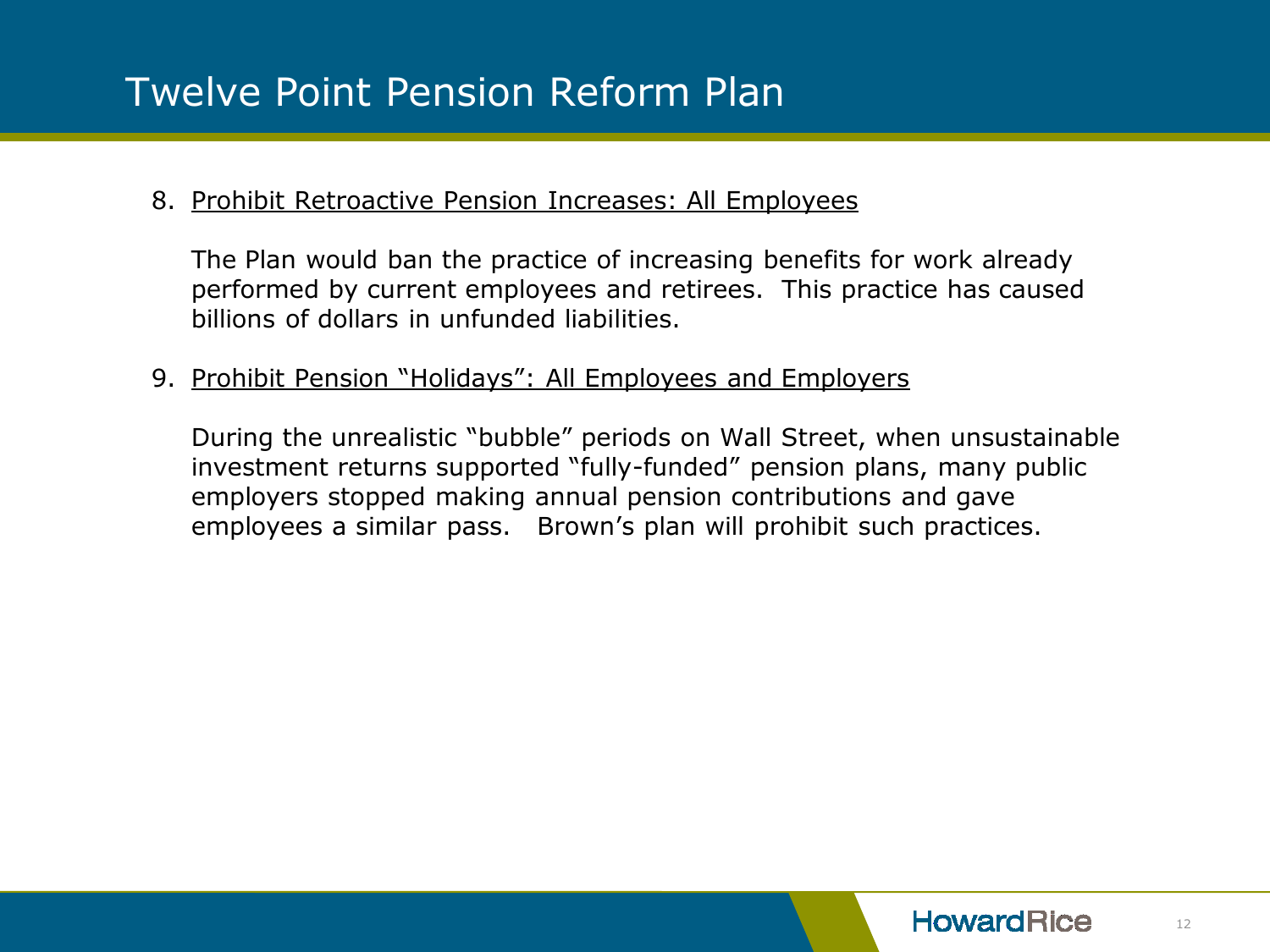#### 10. Prohibit Purchases of Service Credit: All Employees

Many pension systems allow employees to buy additional retirement service credit for time not actually worked. Brown's plan will prohibit this. (Marin already prohibits such practice.)

#### 11. Increase Pension Board Independence and Expertise

Lack of independence and financial sophistication on public retirement boards has contributed to unaffordable pension benefit increases. Brown's plan calls for the CalPERS board and other government entities that control public retirement boards to make changes to achieve greater independence and greater sophistication.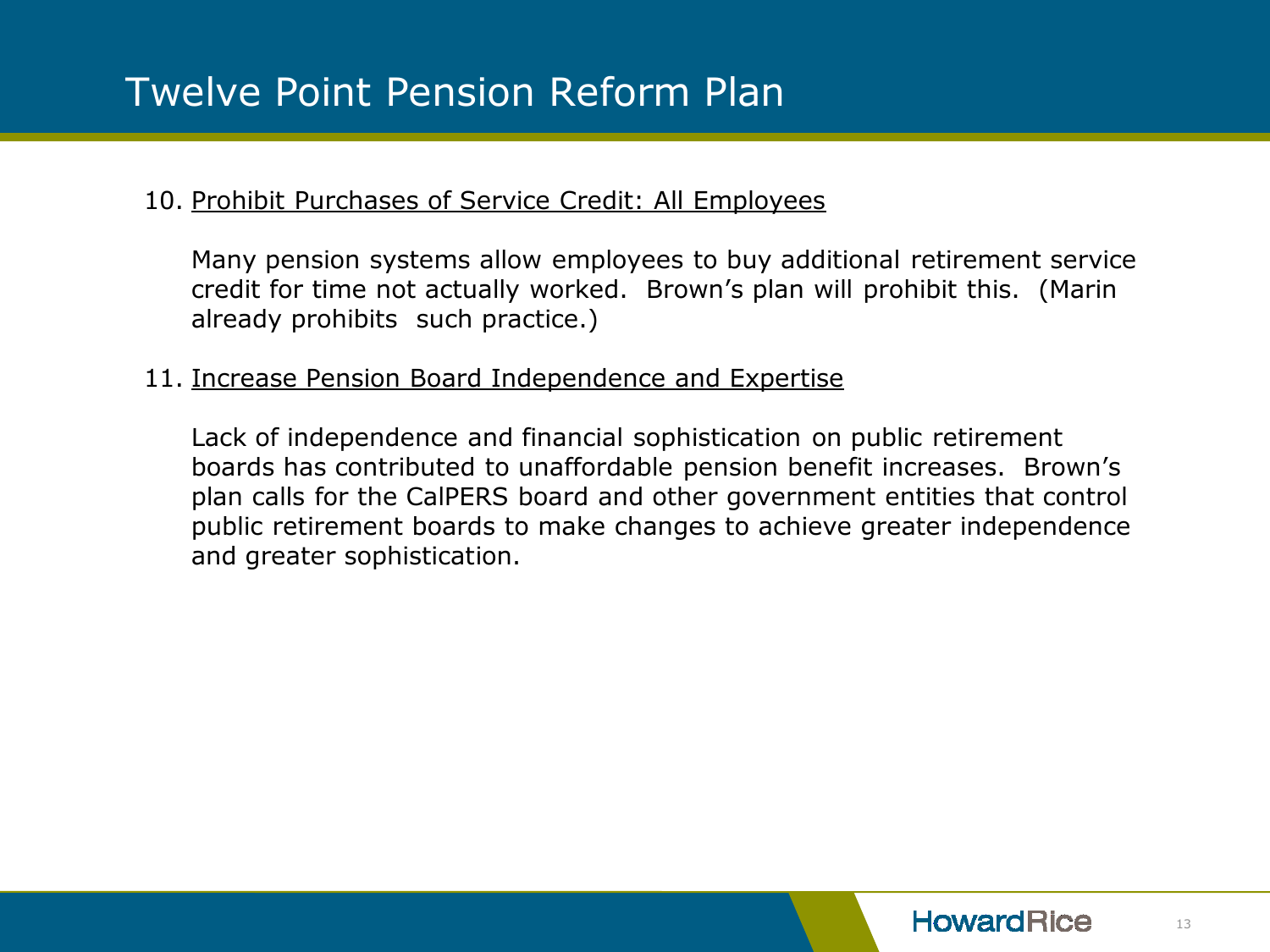#### 12. Reduce Retiree Health Care Costs: State Employees

Brown would require more state service for a state employee become eligible for health care benefits at retirement. New state employees would be required to work for 15 years to become eligible for the state to pay a portion of their retiree health care premiums. They would be required to work for 25 years to become eligible for the maximum state contribution to those premiums. The plan also would change the anomaly of retirees paying less for health care premiums than current employees. (NOTE: Incredibly, Marin County's health plan has been operated on an unfunded, "pay-as-you-go" basis.)

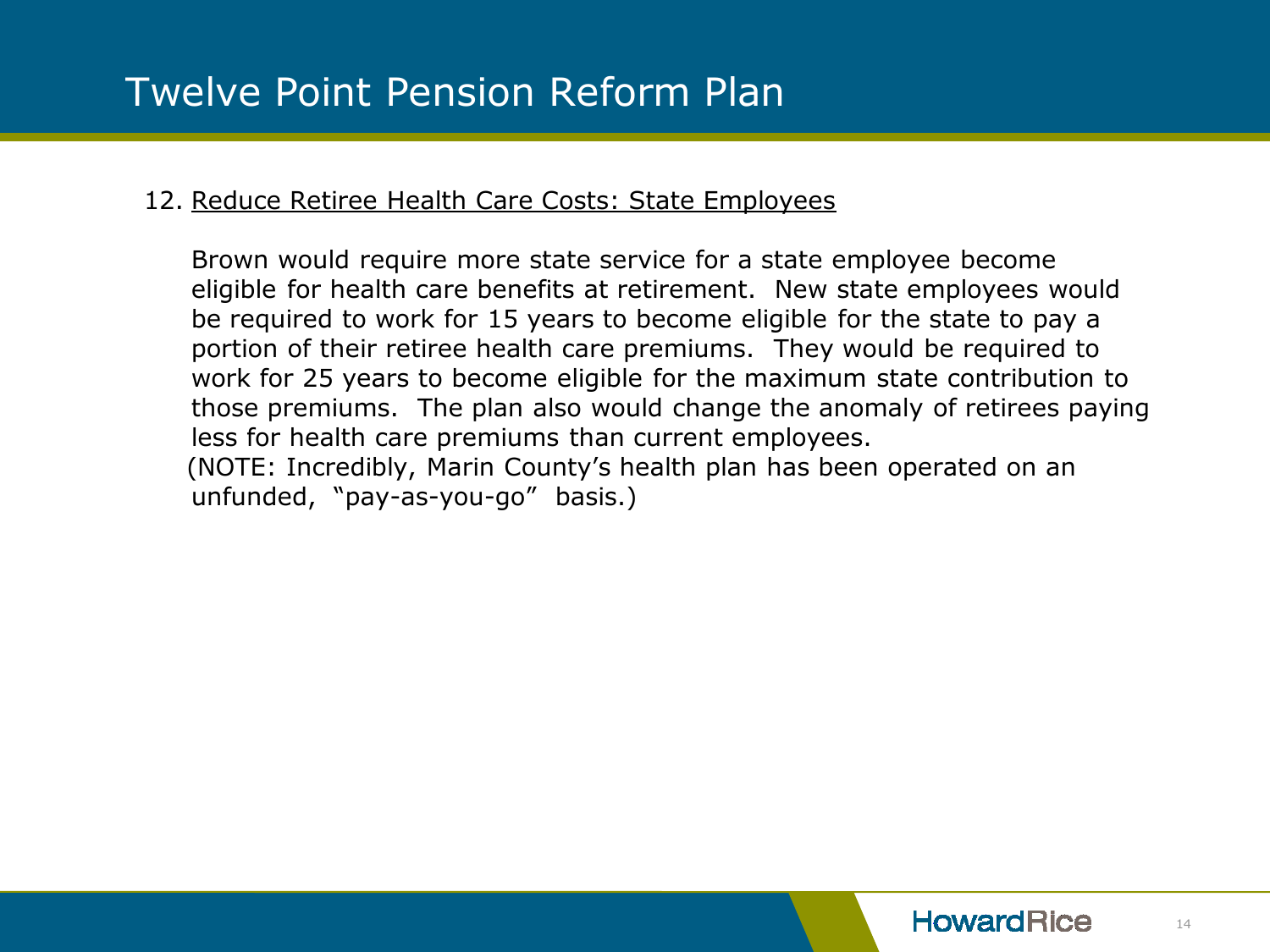"Marin County faces rising pension benefit costs without the required property tax revenue to pay for them. The benefits, promised to county employees, have been supported in the current economic crisis through cuts in local services and reduction in workforce . .

"I agree with the Governor that 'it's time to fix our pension systems so that they are fair and sustainable over a long time horizon.' The Governor's statewide proposals present fresh solutions to the pension problem, . . . And I look forward to working with local elected officials, citizens groups and state legislators to take steps to ensure these proposals are implemented."